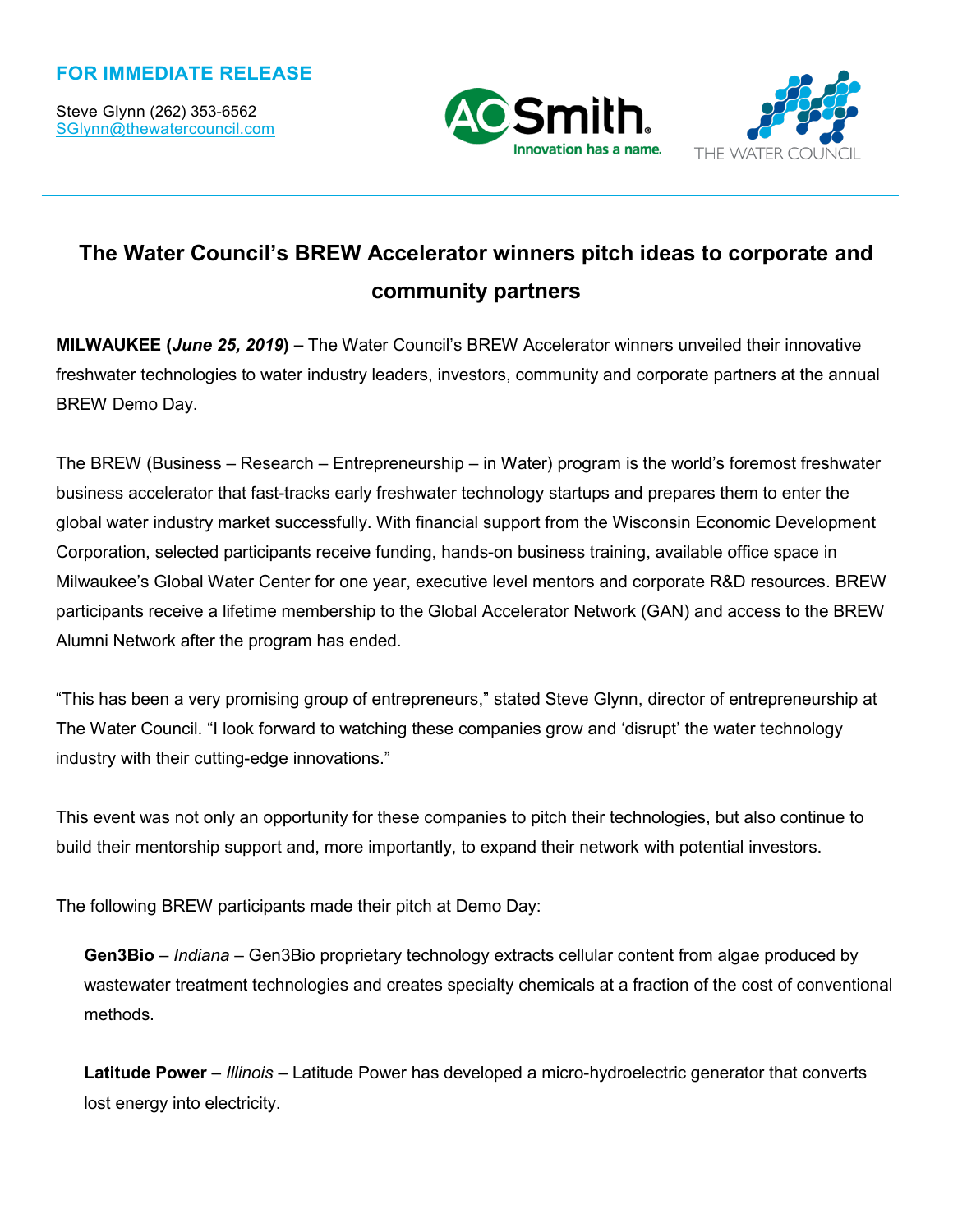**P4 Infrastructure** – *Wisconsin* – P4 Infrastructure combines civil, mechanical and electrical engineering in pursuit of technology-driven products creating connected and sustainable infrastructure.

**Rapid Radicals Technology** – *Wisconsin* – Rapid Radicals Technology (RRTech) developed an efficient and advanced wastewater treatment process for use during heavy precipitation events to eliminate sewer overflows and reduce untreated discharges into lakes and rivers.

**Watersurplus** - *Illinois* – A winner of the BREW Corporate Accelerator powered by A. O. Smith Corporation, the Watersurplus team has developed and is currently pilot testing a bio-inspired, low-fouling coating that significantly improves RO membrane performance from hard-to-treat water.

"A. O. Smith is proud to partner with The Water Council on such a valuable program and to be able to assist researchers and forward-thinkers in bringing their proposed ideas to life," said Dr. Robert Heideman, chief technology officer at A. O. Smith Corporation. "Each year, it is exciting to see how the BREW participants grow and evolve over the course of the program."

"The BREW is a great example of how to leverage industry strength to support startup companies," stated Aaron Hagar, vice president of entrepreneurship and innovation at the Wisconsin Economic Development Corporation. "The BREW not only supports the startups, it provides value to the established industry by bringing in new innovations and talent that keep Wisconsin at the leading edge of water technology."

The BREW Accelerator program began on April 1, 2019 with a series of tours and networking events – BREW Week – to give a warm introduction to Milwaukee.

The BREW Accelerator Demo Day took place at the Northwestern Mutual building in downtown Milwaukee before The Water Council's 12<sup>th</sup> annual Water Leaders Summit at the Harley-Davidson Museum®.

###

#### **About The Water Council**

Headquartered in Milwaukee, Wisconsin, USA next to the world's largest freshwater system and home to one of the most influential freshwater technology hubs in the world, The Water Council (TWC) is recognized as a global center for advancing water technologies and stewardship. At its heart, TWC is a non-profit, membership organization that connects, convenes and showcases the hub comprised of more than 238 water technology businesses and the diverse water leadership network of 200 members it is linked to from around the world. While TWC's mission is centered on driving economic development, attracting and connecting world-class talent and supporting water-focused technology innovation, its larger goal is to help secure freshwater resources for the world by driving solutions to the numerous industries that need and use a large amount of water. [www.thewatercouncil.com](http://www.thewatercouncil.com/)